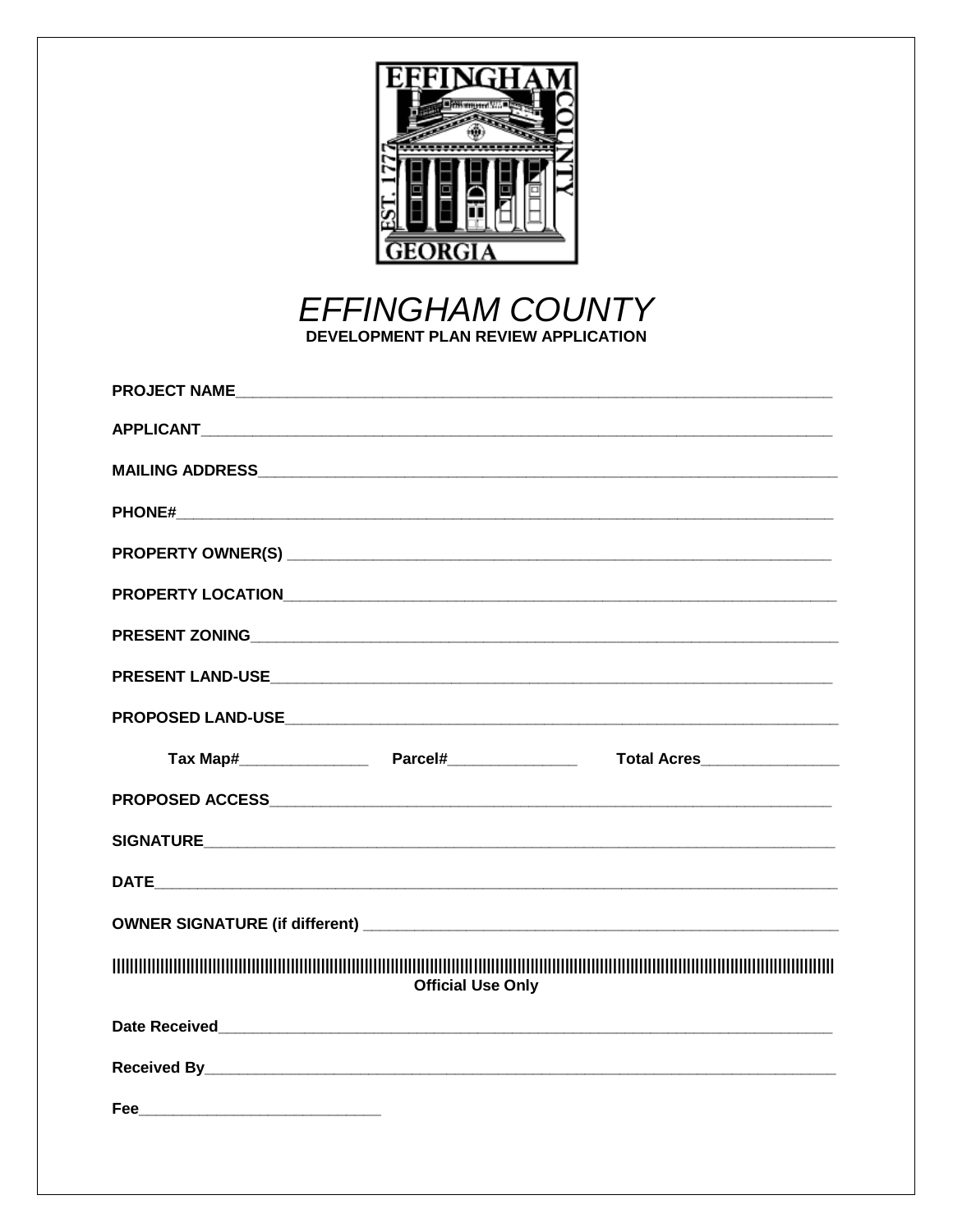## EFFINGHAM COUNTY DEVELOPMENT PLAN CHECKLIST

| <b>OFFICIAL USE ONLY</b> |                                |  |
|--------------------------|--------------------------------|--|
| Project Name: _          | Project Number:                |  |
| Date Received:           | Date Reviewed:<br>Reviewed by: |  |

The following checklist is designed to inform applicants of the requirements for preparing sketch plans for review by Effingham County. Applicants should check off items to confirm that it is included as part of the submission. CHECKLIST ITEMS OMITTED CAN RESULT IN THE APPLICATION BEING FOUND INCOMPLETE AND THEREFORE DELAY CONSIDERATION BY THE BOARD. This checklist must be submitted with the application.

| <b>No</b>                | Yes | N/A                      |                                                                                       |  |  |  |
|--------------------------|-----|--------------------------|---------------------------------------------------------------------------------------|--|--|--|
| (a) Project Information: |     |                          |                                                                                       |  |  |  |
|                          |     |                          | 1. Proposed name of development.                                                      |  |  |  |
|                          |     |                          | 2. Names, addresses and telephone numbers of owner and applicant.                     |  |  |  |
|                          |     |                          | 3. Name, address and telephone number of person or firm who prepared the<br>plans.    |  |  |  |
|                          |     |                          | 4. Property Deed.                                                                     |  |  |  |
|                          |     |                          | 5. Certification of Owner Consent                                                     |  |  |  |
|                          |     |                          | 6. Sidewalks, streets, alleys, driveways, parking areas, etc.                         |  |  |  |
|                          |     |                          | 7. Location map (approximately $1" = 100'$ ) and north arrow.                         |  |  |  |
|                          |     |                          | 8. Date of preparation and revision dates.                                            |  |  |  |
|                          |     |                          | 9. Acreage to be subdivided.                                                          |  |  |  |
|                          |     |                          | 10. Legal Documents.                                                                  |  |  |  |
|                          |     | (b) Existing Conditions: |                                                                                       |  |  |  |
|                          |     |                          | 1. Location of all property lines.                                                    |  |  |  |
|                          |     |                          | 2. Existing easements, covenants, reservations, and right-of-ways.                    |  |  |  |
|                          |     |                          | 3. Buildings and structures.                                                          |  |  |  |
|                          |     |                          | 4. Sidewalks, streets, alleys, driveways, parking areas, etc.                         |  |  |  |
|                          |     |                          | 5. Existing utilities including water, sewer, electric, wells and septic tanks.       |  |  |  |
|                          |     |                          | 6. Natural or man-made watercourses and bodies of water and wetlands.                 |  |  |  |
|                          |     |                          | 7. Limits of floodplain.                                                              |  |  |  |
|                          |     |                          | 8. Existing topography.                                                               |  |  |  |
|                          |     |                          | 9. Current zoning district classification and land use.                               |  |  |  |
|                          |     |                          | 10. Level Three Soil Survey (if septic systems are to be used for waste<br>treatment. |  |  |  |
| (c) Proposed Features:   |     |                          |                                                                                       |  |  |  |
|                          |     |                          | 1. Layout of all proposed lots with acreage.                                          |  |  |  |
|                          |     |                          | 2. Proposed new sidewalks, streets, alleys, driveways, parking areas, etc (to         |  |  |  |